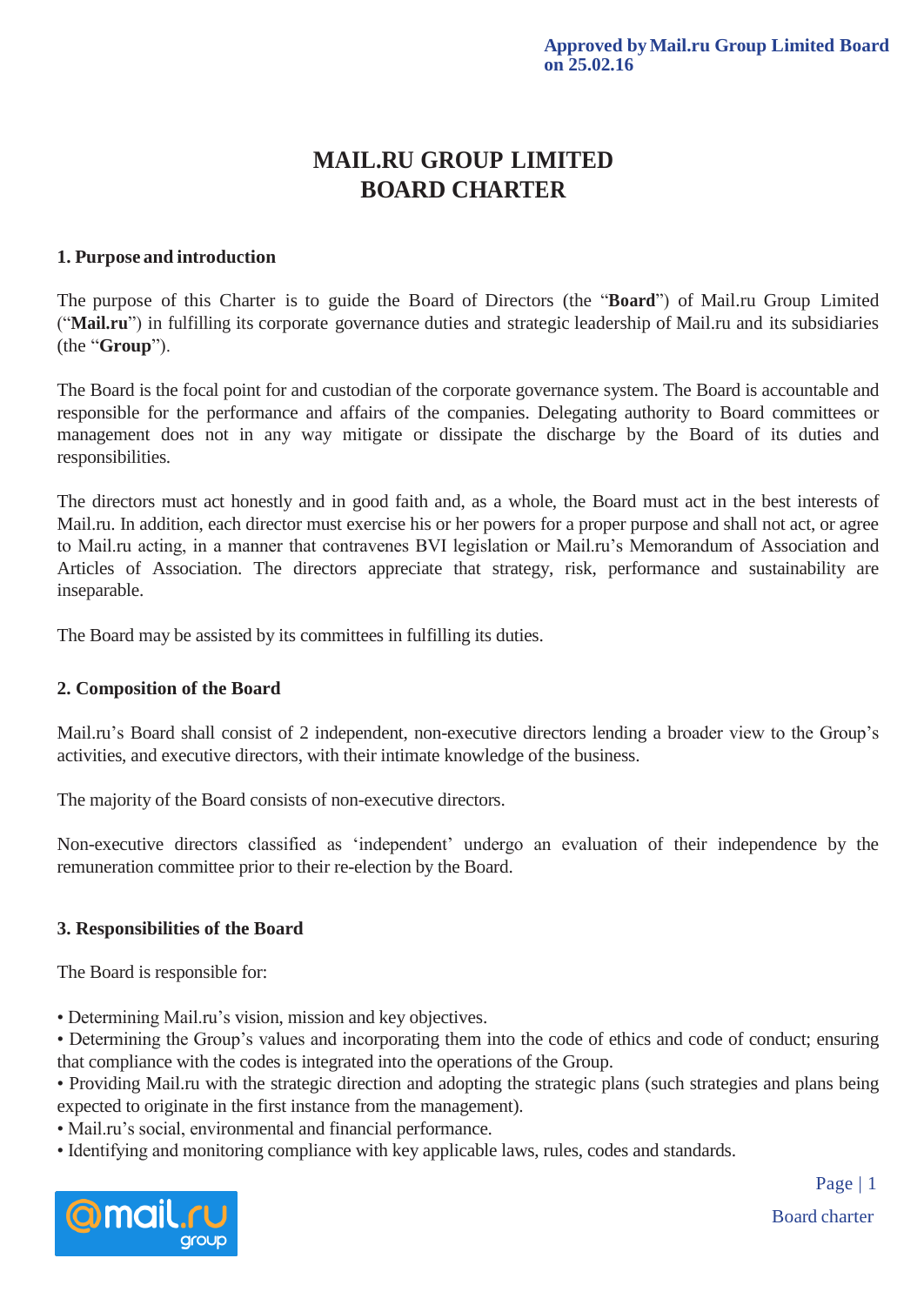• Approving the annual business plan and budget compiled by management, for implementation by management taking cognisance of sustainability aspects in long-term planning.

• Retaining full and effective control over the Group and monitoring management in the implementation of the approved annual budget and business plan as amended from time to time.

• Appointing the Managing Director who is accountable to the Board, and the Chief Financial Officer, and ensuring that succession is planned.

• Overseeing the preparation of and approving (for adoption by shareholders) the Group's financial statements (as reviewed by the audit committee) and ensuring the integrity and fair presentation thereof.

• Assessing the viability of the companies and the Group on an on-going-concern basis, such evaluation to be properly recorded.

• Determining director selection (with due consideration to any shareholder arrangements) and orientation.

• Establishing committees of the Board with clear terms of reference and responsibilities, as and when appropriate.

• Defining levels of materiality and delegating specific matters with the necessary written authority to committees of the Board and management.

• Monitoring the non-financial aspects relevant to the business of the Group.

• Considering and, if appropriate, approving the declaration of dividends to shareholders (which are sanctioned by share owners when the annual financial statements are approved at the annual general meeting).

• Evaluating its own performance (as a whole), the performance and effectiveness of individual directors, management and committees of the Board.

• Determining the appropriate code of ethics to ensure the integrity of the business affairs of the companies.

• Appointing the chairman of the Board and its committees.

• Ensuring that the companies govern risk adequately through structured, appropriate and effective enterprisewide risk management systems and processes which allow the Board to set tolerance levels from time to time.

• Ensuring that there is an effective risk-based internal audit, which allows the Board to report on the effectiveness of the companies' system of internal controls.

# **4. Board leadership**

The Board provides effective leadership and vision aiming to enhance shareholder value and ensure long- term sustainable development and growth of the companies for the benefit of all shareholders and other stakeholders over time.

# **5. The chairman**

The Board appoints from its directors a chairman. The chairman is appointed by the Board annually after evaluating his/her independence and considering factors that may impair his/her independence. With regard to the chairman sitting on other committees:

• The chairman may not be a member of the audit committee, but he may attend committee meetings by invitation.

• The chairman may not chair the remuneration committee, but may be a member of it.

The responsibilities of the chairman are as follows:

• Presides over shareholders' meetings. Presides over Board meetings and acts as a facilitator to ensure a sound flow of opinions. The chairman ensures that adequate time is scheduled for discussions and that they lead to logical and acceptable conclusions.



Board charter Page | 2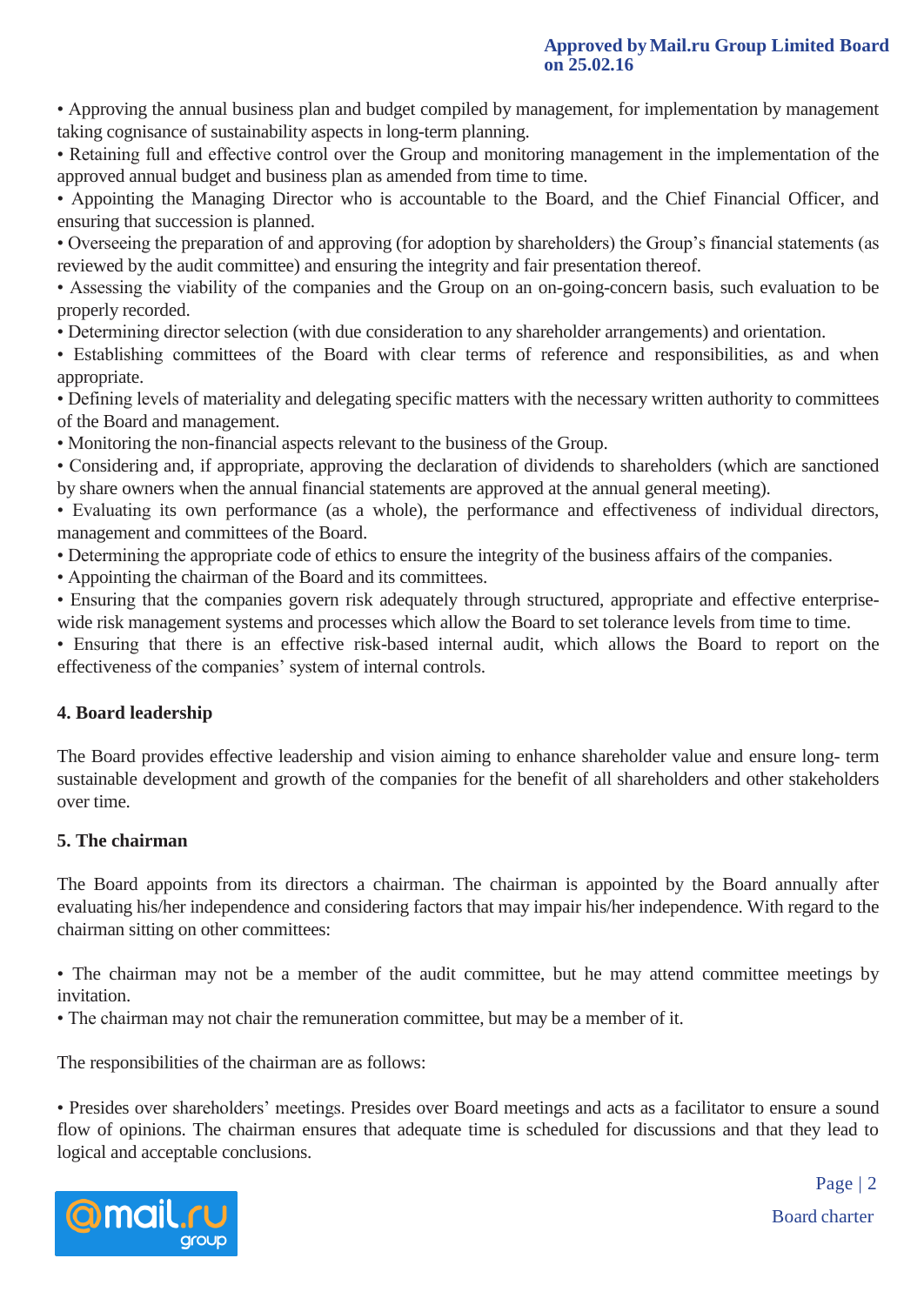#### **Approved by Mail.ru Group Limited Board on 25.02.16**

• Provides overall leadership to the Board without limiting the principle of collective responsibility for Board decisions, while at the same time being aware of individual duties of Board members.

• Is responsible for maintaining regular dialogue with the Group's chief executive on operational matters and consults on an on-going basis with other Board members on any matter of concern to him/her, including managing conflicts of interests.

- Participates in the selection of independent directors to the Board.
- Arranges for new directors appointed to the Board to be properly inducted and oriented.
- Reviews the Board's self-evaluation report prepared by the remuneration committee.
- Determines, in conjunction with the chief executive and Company Secretary, Board agendas.
- Acts as an informal link between the Board, chief executive and management.
- Ensures all directors play a full and constructive role in the affairs of Mail.ru.

• The chairman, assisted by the Board and its committees, ensures the integrity and effectiveness of the governance process.

• Monitors how the Board works together and how individual directors perform and interact at meetings. The chairman meets with directors annually to evaluate their performance.

In the absence of the chairman, or where he/she is unable to preside for whatever reason, a non- executive director, nominated by the Board, temporarily assumes all duties and responsibilities of the chairman.

The Board member appointed in this manner maintains close contact with the chairman, keeping him/her informed about relevant matters.

## **6. The Managing Director**

The Board executes Mail.ru's governance functions through the Managing Director, subject to the limitations set forth in the Mail.ru's Memorandum of Association and Articles of Association. The Board appoints the Managing Director. The remuneration committee determines the conditions of his/her employment contract.

The Managing Director implements the policies and strategies adopted by the Board. He/she is accountable to the Board for the execution of the risk management process. All Board authority conferred on management is delegated through the Managing Director, in line with the approved levels of authority for the Group. The Managing Director is required to act within the levels of authority delegated to him/her by the Board.

The Board, in conjunction with the Managing Director, agrees about actions required to achieve Mail.ru's goals. This will usually take the form of the approved annual business plan and budget for the Group.

Decisions by the Board are binding on the Managing Director. The Managing Director reports to the Board on the achievement of the Mail.ru's goals. The Managing Director will consult with the chairman of the Board about the appropriateness of taking directorships outside of the Group.

The functions and responsibilities of the Managing Director include:

- Developing the Group's strategy for consideration and approval by the Board.
- Developing and recommending to the Board yearly business plans and budgets that support the Group's longterm strategy.
- Monitoring and reporting to the Board about the performance of the Group.
- Establishing an organisational structure for the Group, which is necessary to enable execution of its strategic



Board charter

Page | 3